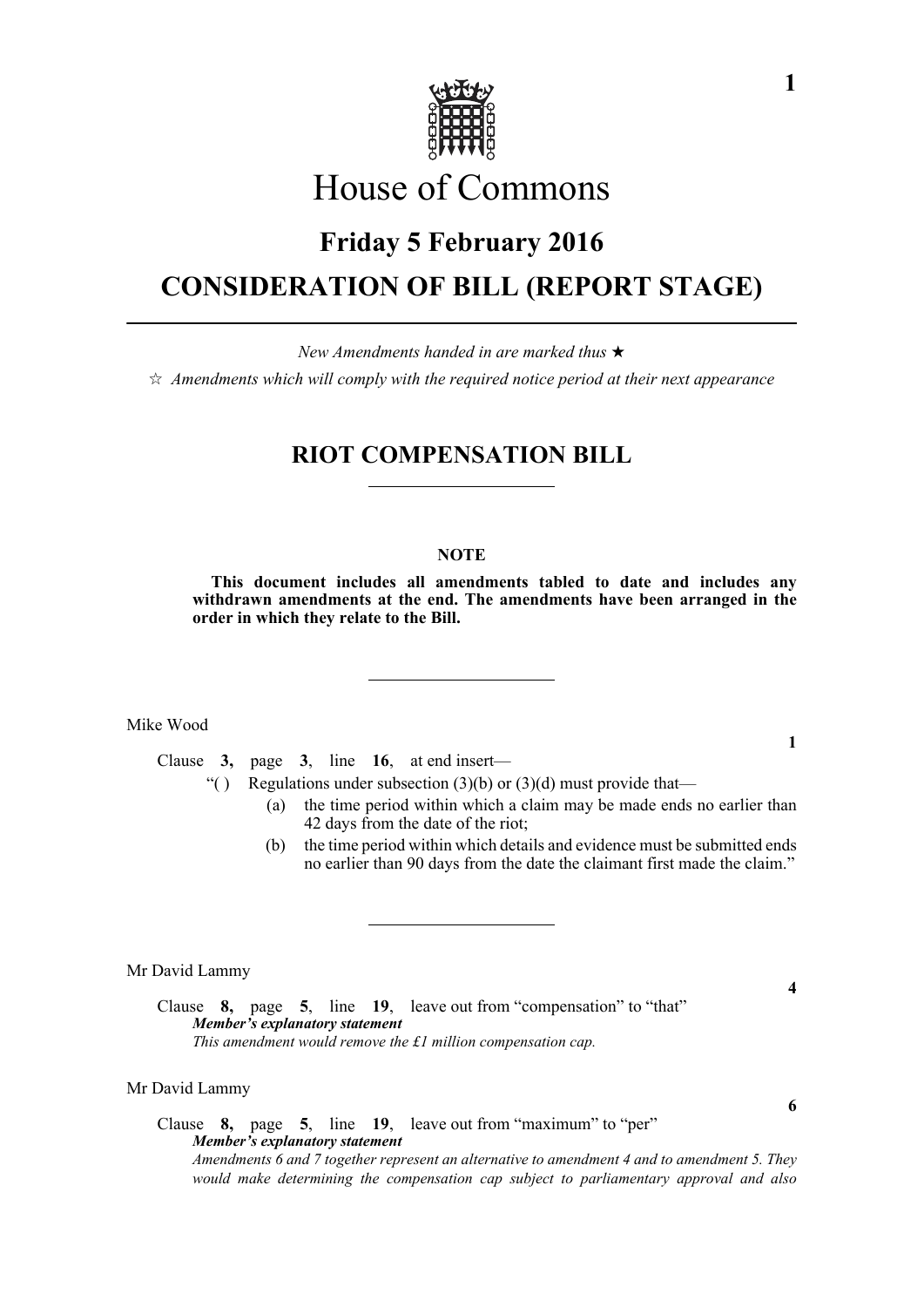# **Riot Compensation Bill,** *continued*

*provide for its review and revision on the same basis without recourse to further primary legislation.*

# Mr David Lammy

# Clause **8,** page **5**, line **19**, leave out "1" and insert "10" *Member's explanatory statement This amendment is an alternative to amendment 4 and would increase the £1 million compensation cap to £10 million.*

### Mr David Lammy

Clause **8,** page **5**, line **20**, at end insert—

- "(1A) The compensation cap (the "cap") under subsection (1) must be determined, and revised every three years, by regulations made by the Secretary of State, with the following elements:
	- (a) the cap may apply differently, or be set at a different level, in different areas; and
	- (b) the Secretary of State must publish:
		- (i) the methodology used; and
		- (ii) the first draft determination of the cap for public consultation within a month of the day after the day on which this Act is passed.
- (1B) The Secretary of State must lay before the House of Commons a draft of the regulations making the final determination or revision in a statutory instrument alongside a statement of whether and how the responses to the public consultation were taken into account.
- (1C) A statutory instrument under subsection (1B) must be laid in draft before the House of Commons and may not be made until approved by resolution of that House.
- (1D) Notwithstanding section 12, section 8 shall come into force on the day after the day on which this Act is passed for the purposes of subsection (1A).
- (1E) Until a determination has been approved by the House of Commons, no cap shall apply.

# *Member's explanatory statement*

*Amendments 6 and 7 together represent an alternative to amendment 4 and to amendment 5. They would make determining the compensation cap subject to parliamentary approval and also provide for its review and revision on the same basis without recourse to further primary legislation.*

# Mike Wood

Clause **8,** page **5**, line **23**, at end insert ", except in the circumstances described in subsection (2A).

(2A) Where a claimant's home is rendered uninhabitable, the amount of compensation may reflect costs that the claimant incurs as a result of needing alternative accommodation."

**5**

**7**

**2**